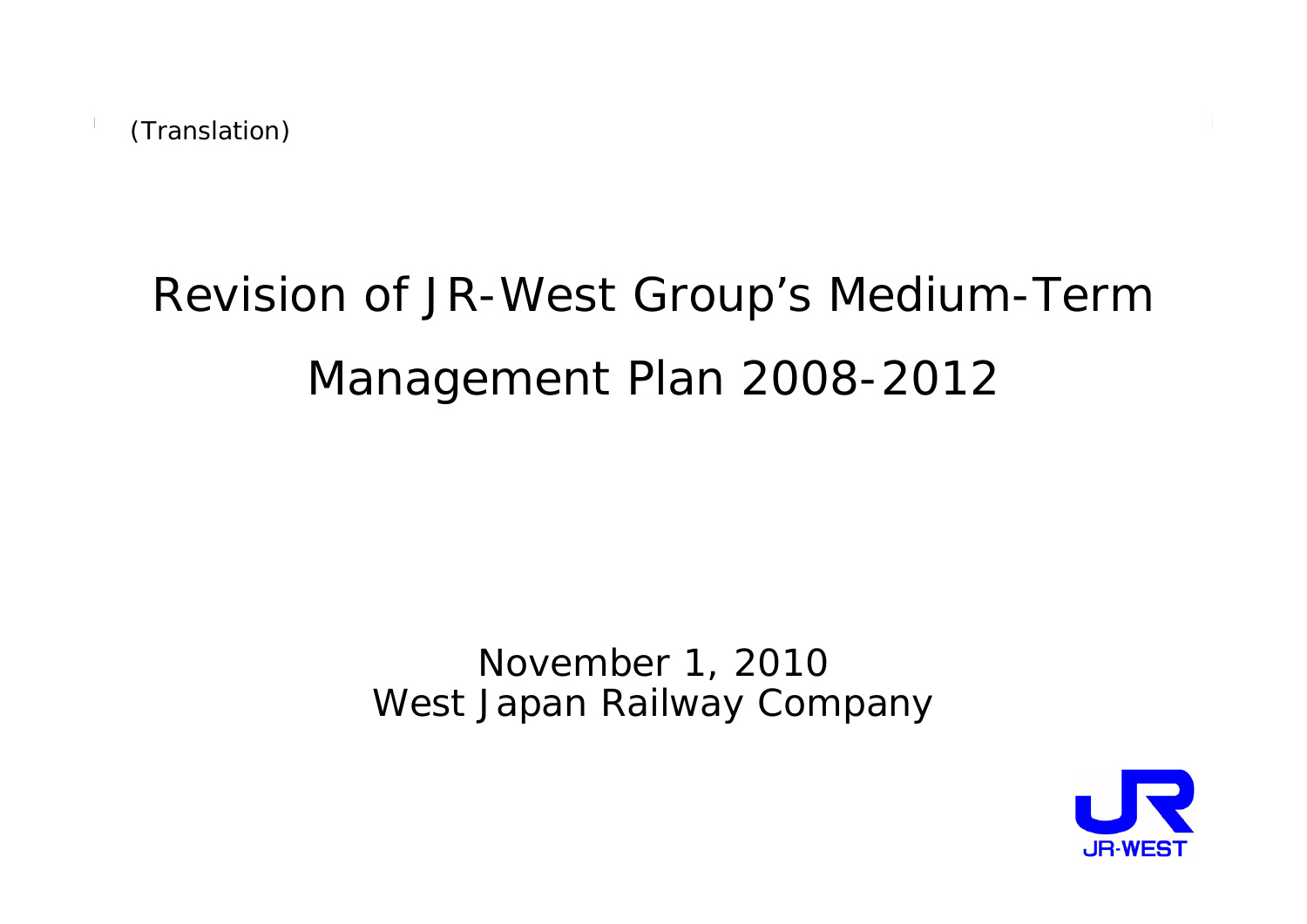### 1.Background of the Revision of the Medium-Term Management Plan

- ◎Substantial change of the economic condition
- ♦ Rapid economic downturn after autumn 2008
- ♦ Steep reductions on expressway tolls after spring 2009

#### (FY 2010/3)

Operating revenues declined drastically centering on transportation revenues. (FY 2011/3)

Operating revenues started to increase, unlikely to improve rapidly, however.

Hard to achieve the management indices shown in Medium-Term Management Plan

◎Our resolution to restore the trust and to revitalize the company

- ♦ Increased awareness of our social responsibility to restore public confidence as a railway company that coexists with local communities
- ◎Philosophy of revision Focusing on long-term initiatives to prepare against a dwindling population  $\bullet$  Contribution to activate West Japan area through our business activities ♦ Building a solid mutual trust with every stakeholder◎Forecast of financial indices ♦ Downwardly revised based on the drastic change of environment surrounding the management ・Forecast of transportation revenues is downwardly revised drastically due to change of the fundamentals and the negative impact of highway toll system revision. ・**Coexistence with local communities**・**Innovation by technology Thinking and acting based on the field** 
	- ・Forecast of operating costs such as maintenance cost and depreciation cost remain almost unchanged because of unchanged capex plan during the mid-term plan despite various cost reduction efforts.
	- ・Four indices (operating revenues, EBITDA, ROA, ROE) established in May 2008 the downwardly revised.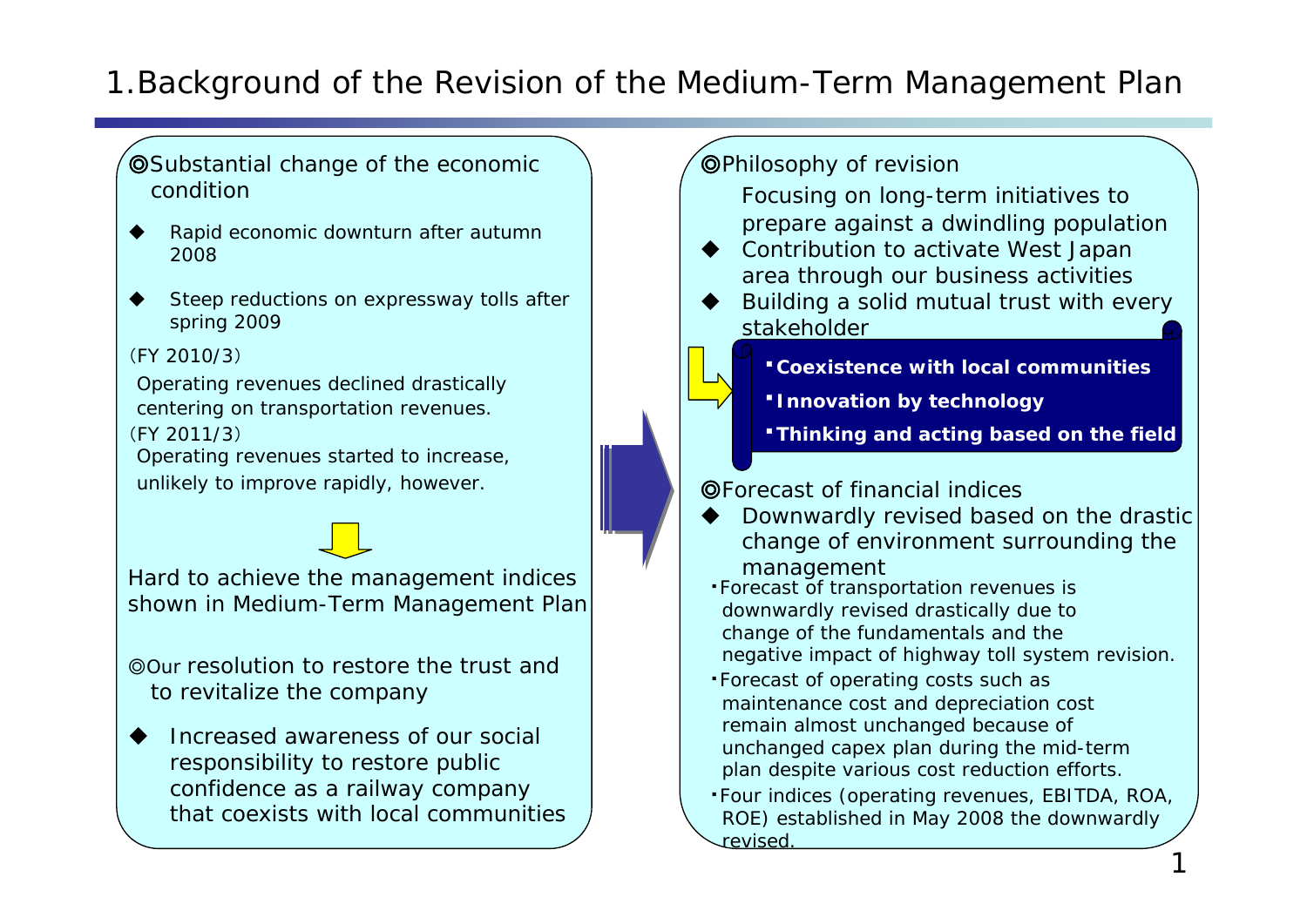# 2.Key Strategies to Realize Management vision

#### **New Strategy**

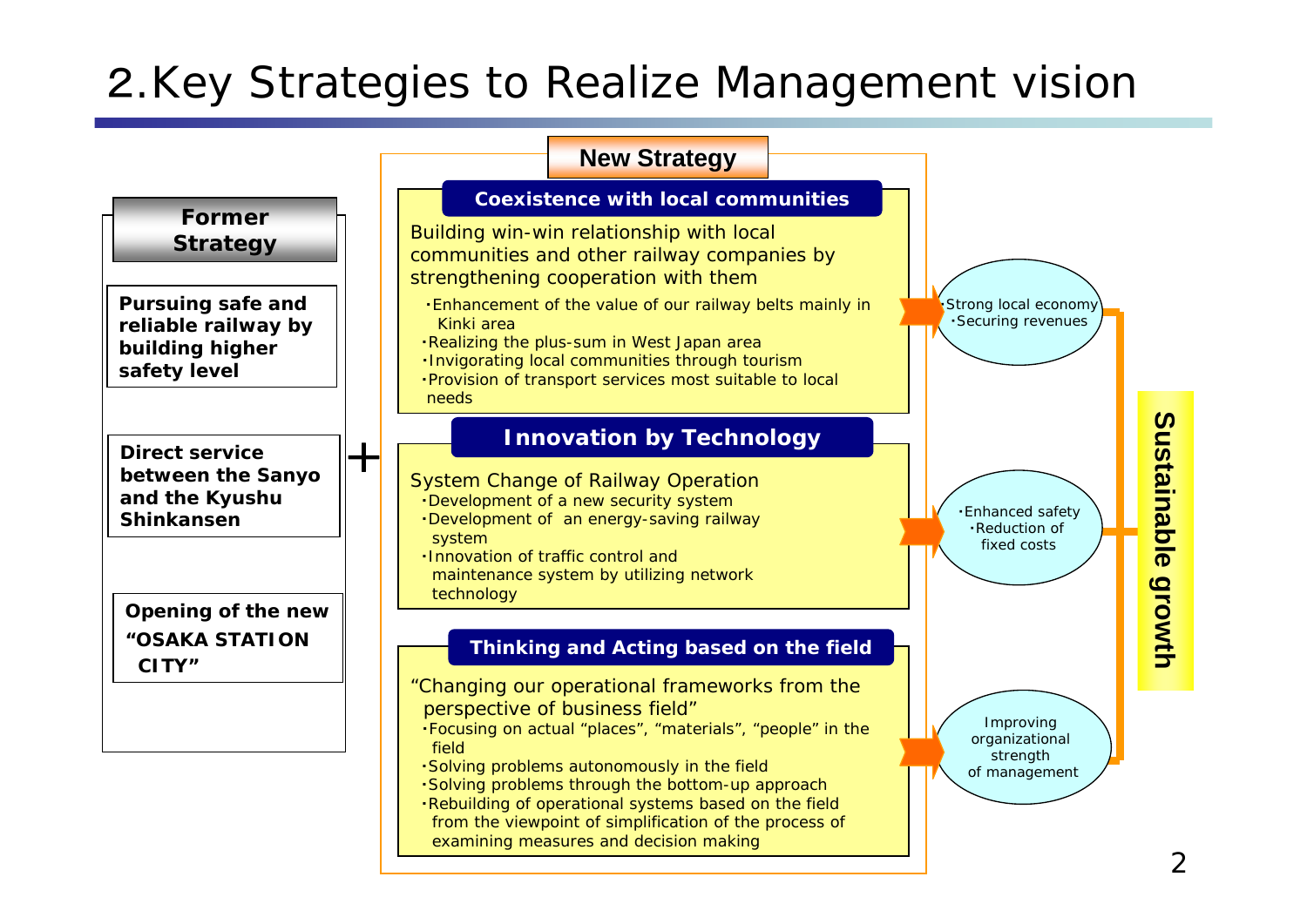# 3.Management Vision and Forecast of Financial Indices

### Management Vision

We, ever mindful of the Fukuchiyama Line accident, pursuing sustainable growth based on safety and reliability, contributing to invigorate West Japan area through our business activities, establishing a safety management, will seek to be a corporate group trusted by customers, communities and society to materialize our Corporate Philosophy.

### Forecast of Financial Indices(Consolidated)

231.0EBITDA | 231.0| | 242.5 | 266.0 | | 345.0 ROA 3.0% $\%$  | | 3.5% | 3.6% | | 7% ROE 4.1% $\%$  | | 5.1% | 5.4% | | 10% Net Income 28.0 34.5 38.5 85.0 Recurring Profit  $\overline{490}$  60.5 68.0 153.0 Operating Income | 78.0 89.5 95.5 183.0 Operating Revenues | 1,193.0 | 1,204.5 | 1,300.0 | 1,430.0 (¥ billions) FY 2011/3 Forecast as of April 2010 FY 2011/3 Forecast as of October 2010 FY 2013/3 Forecast as of May 2008 FY 2013/3 Forecast as of October 2010

3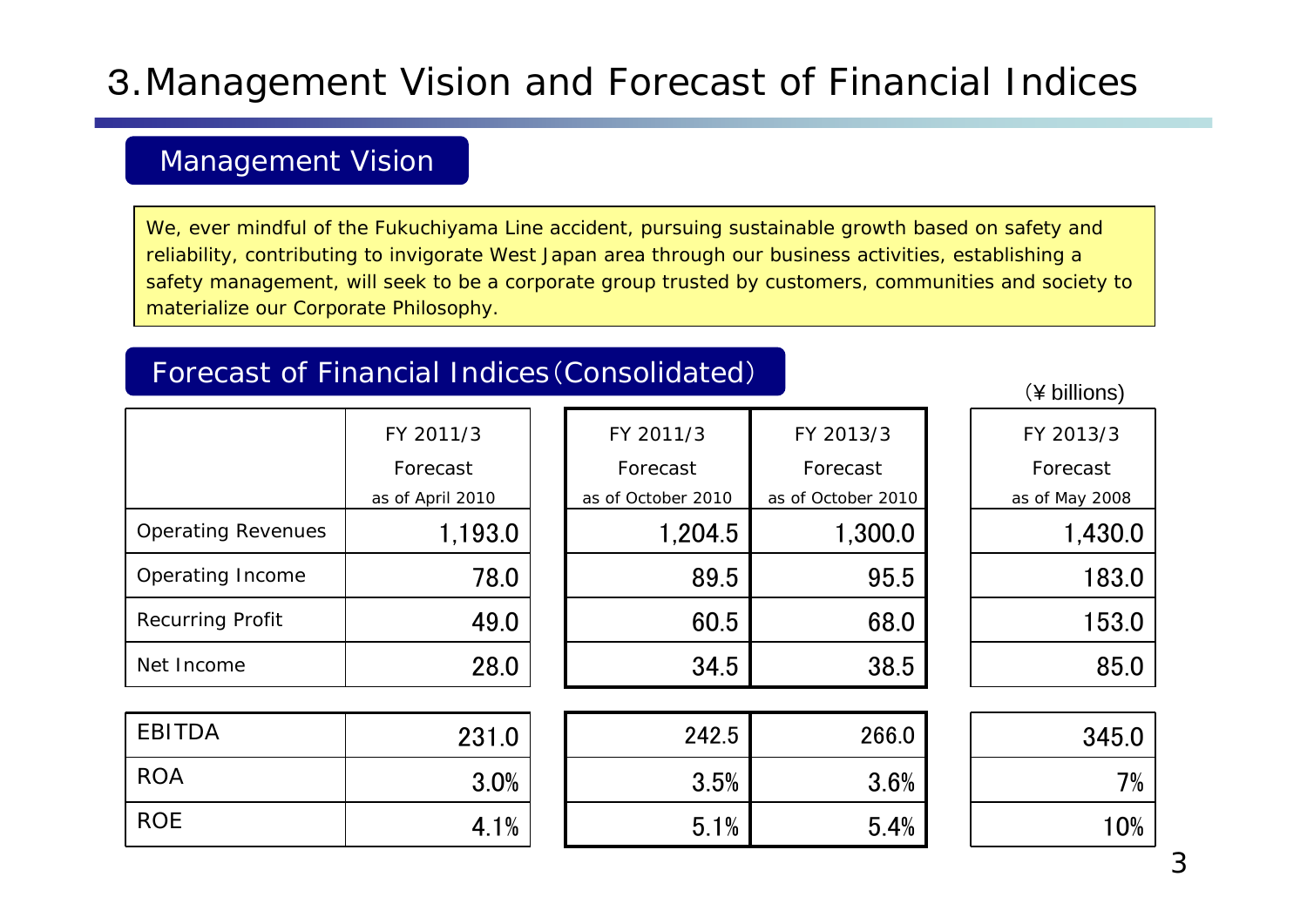## 4.Sanyo Shinkansen①:Revenue Forecasts

(¥ billions)

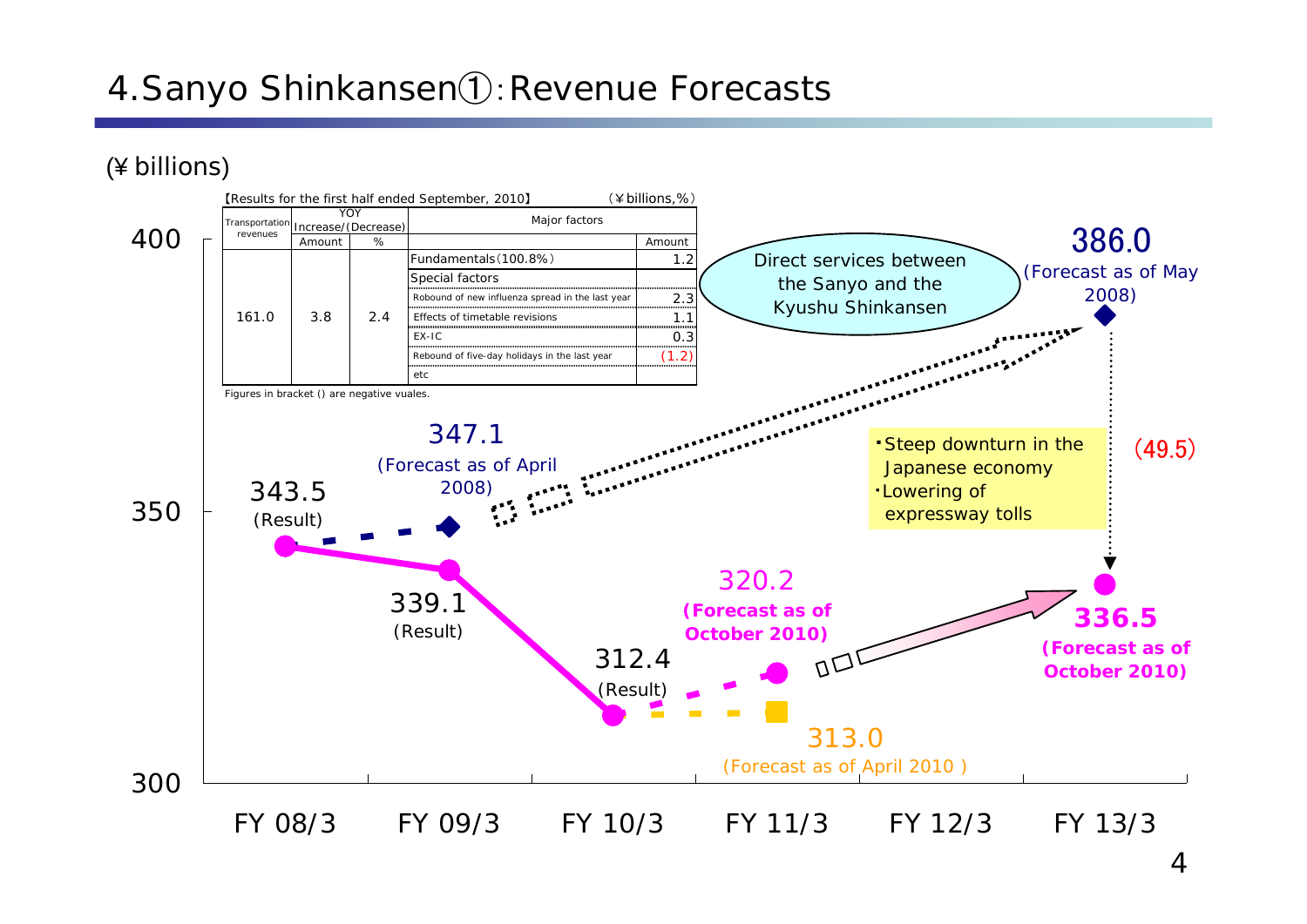# 5.Sanyo Shinkansen②:Initiatives Going Forward

### Initiatives in the past

#### ○Providing faster and more comfortable services

- ・Increased frequency of "Nozomi" services on routes competing with airlines
- ・Upgrading all Tokaido and Sanyo direct "Nozomi" services to the N700 Series

#### ○Providing more convenient services to retain frequent users

- ・Measures to increase the number of J-West Card members and Express Reservation service users
- ・Introduction of EX-IC and Express Reservation Corporate Service to the Sanyo Shinkansen line
- ・Introduction of "J-WEST Premiere Program"

#### Initiatives going forward



- (ex.) "DISCOVER WEST", Kumamoto, Shimanami and Tomonoura, Okayama and Kurashiki, Kumano Kodo
- ○Stimulating inbound tourism demand
	- ・Setting sightseeing routes to promote railway travel and offering package tours suitable to people from Europe, North America and China, etc
	- ・Introduction of internet-based seat reservation system on some trains that is available to foreign people
	- (This service is underway on the Sanyo Shinkansen and Kansai
	- International Airport Express "Haruka".)

○Marketing measures utilizing IT and IC

- ・Expansion of area where mobile phones are available in trains
- ・Introduction of further convenient services





DISCOVER WEST Campaign

#### 【Trends in Market Share of Shinkansen against Airlines】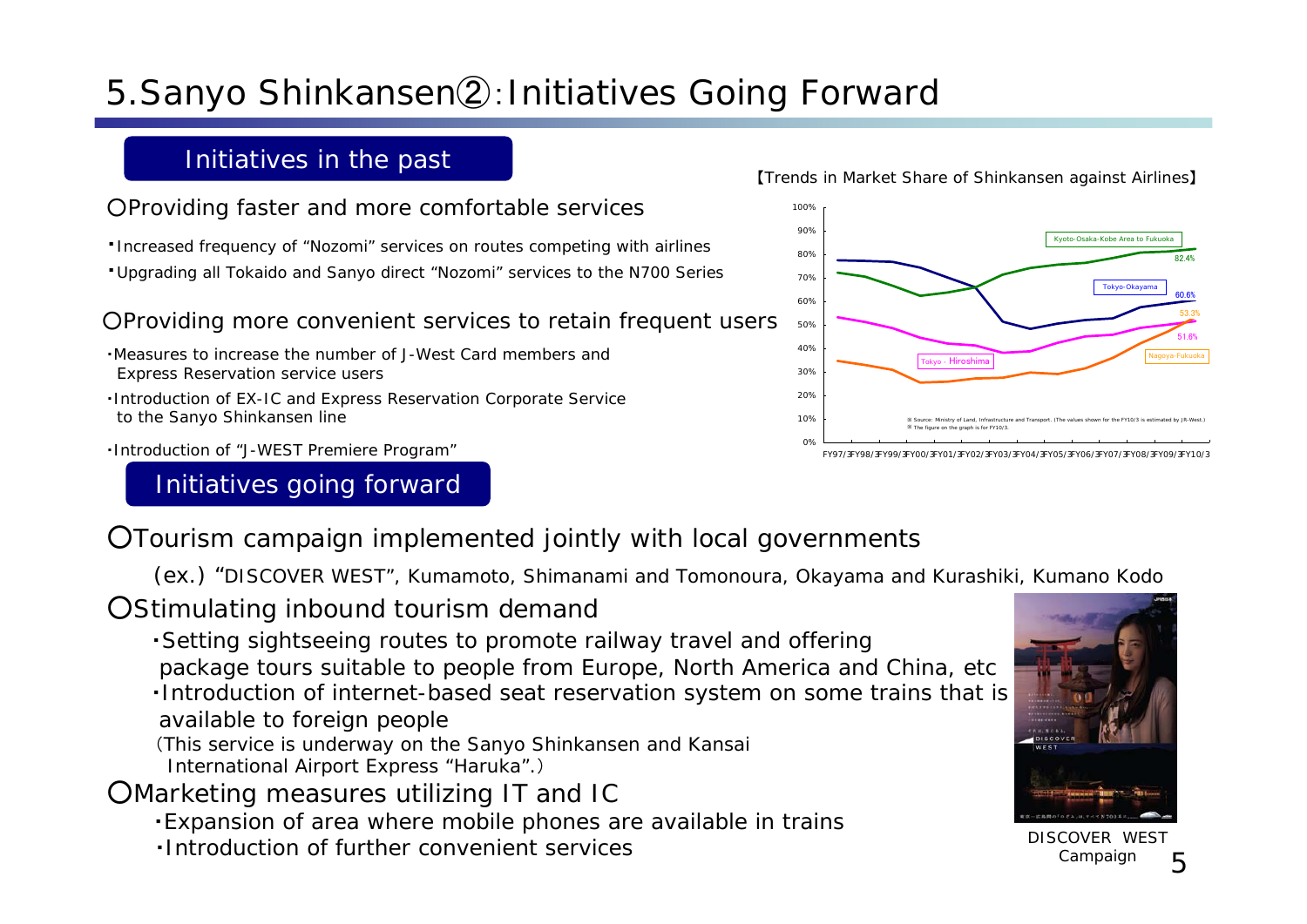### 6.Sanyo Shinkansen③:Direct Service between the Sanyo and the Kyushu Shinkansen

Opened in March 2004 between Shin -Yatsushiro andKagoshima -Chuo Approx. 127km

Scheduled to open on March 12, 20<mark>1</mark>1 between Hakata **and Shin** - Yatsushiro

 $\sqrt{2}$ 

#### ○Grand opening:March 12, 2011 (Saturday)

○Total project cost: approx. 100 billion yen

○Outline of direct service between the Sanyo and the Kyushu Shinkansen

|  |                               |                         | Travel time     |                                  |  |
|--|-------------------------------|-------------------------|-----------------|----------------------------------|--|
|  |                               | Frequency               | At present      | At the time of launching service |  |
|  | Shin-Osaka⇔<br>Kagoshima-Chuo | One service<br>per hour | 5hours2minutes  | "Mizuho": 3hours45minutes        |  |
|  |                               |                         |                 | "Sakura": about 4hours           |  |
|  | Shin-Osaka⇔<br>Kumamoto       |                         | 3hours57minutes | "Mizuho": 2hours59minutes        |  |
|  |                               |                         |                 | "Sakura": about 3hours20minutes  |  |

※There will be four west-bound and east-bound "Mizuho" services in a day at the time of launching service.

○Number of travelers by Rail and Air on major routes (FY09/3)

|              | Routes    | Railway                  | Airplane                | Total                               |  |
|--------------|-----------|--------------------------|-------------------------|-------------------------------------|--|
| Kyoto-Osaka- | Kumamoto  | 794 persons/day<br>(30%) | (70%)                   | 1,822persons/day 2,616persons/day   |  |
| Kobe area    | Kagoshima | 358persons/day<br>(9%)   | (91%)                   | 3,485 persons/day 3,843 persons/day |  |
| Kagoshima    | Okayama   | 84 persons/day<br>(55%)  | 69persons/day<br>(45%)  | 153persons/day                      |  |
|              | Hiroshima | 190persons/day<br>(63%)  | 113persons/day<br>(37%) | 303persons/day                      |  |

Source: Ministry of Land, Infrastructure and Transport

Strengthening competitiveness of Shinkansen by offering high quality of service (Expansion of market share)

・ Introduction of new comfortable rolling stock (2&2 seats in ordinary car, seats with leg rest and pillow in green car)

・ Introduction of convenient non face-to-face ticket sales system (new e5489). Price setting that is competitive against airlines

#### Promotion of inter-regional tourism between West Japan and Kyushu in collaboration with localities (Expansion of market size)

- ・ Efforts such as tourist spots development, secondary access arrangement and tourism campaign in collaboration with travel agencies, local governments and tourism industries
- ・ Providing tourism information on West Japan area to people in Kyushu by collaborating with localities
- ・ Promoting inbound tourism demand toward West Japan area



New rolling stock for direct service between the Sanyo and the Kyushu Shinkansen

Okayam

Shin Osaka

 $\bigotimes_{644km}$ 

Green Car

Kokura<br>Hakata- Shin-Osaka Approx. 644

KagoshimaChuo Approx. 257km

Hiroshima

Kumamoto

Kagoshima-Chuo

Shin-Minam IzumiSendai

Approx. 130 km  $\leftarrow$  Shin-Tamana

Kokura

Shin-Yatsushiro

Shin-Omuta Shin-Tamana**Chikugofunagoy** Kurume

Shin-Tosu

Ordinary Car Reserved Seats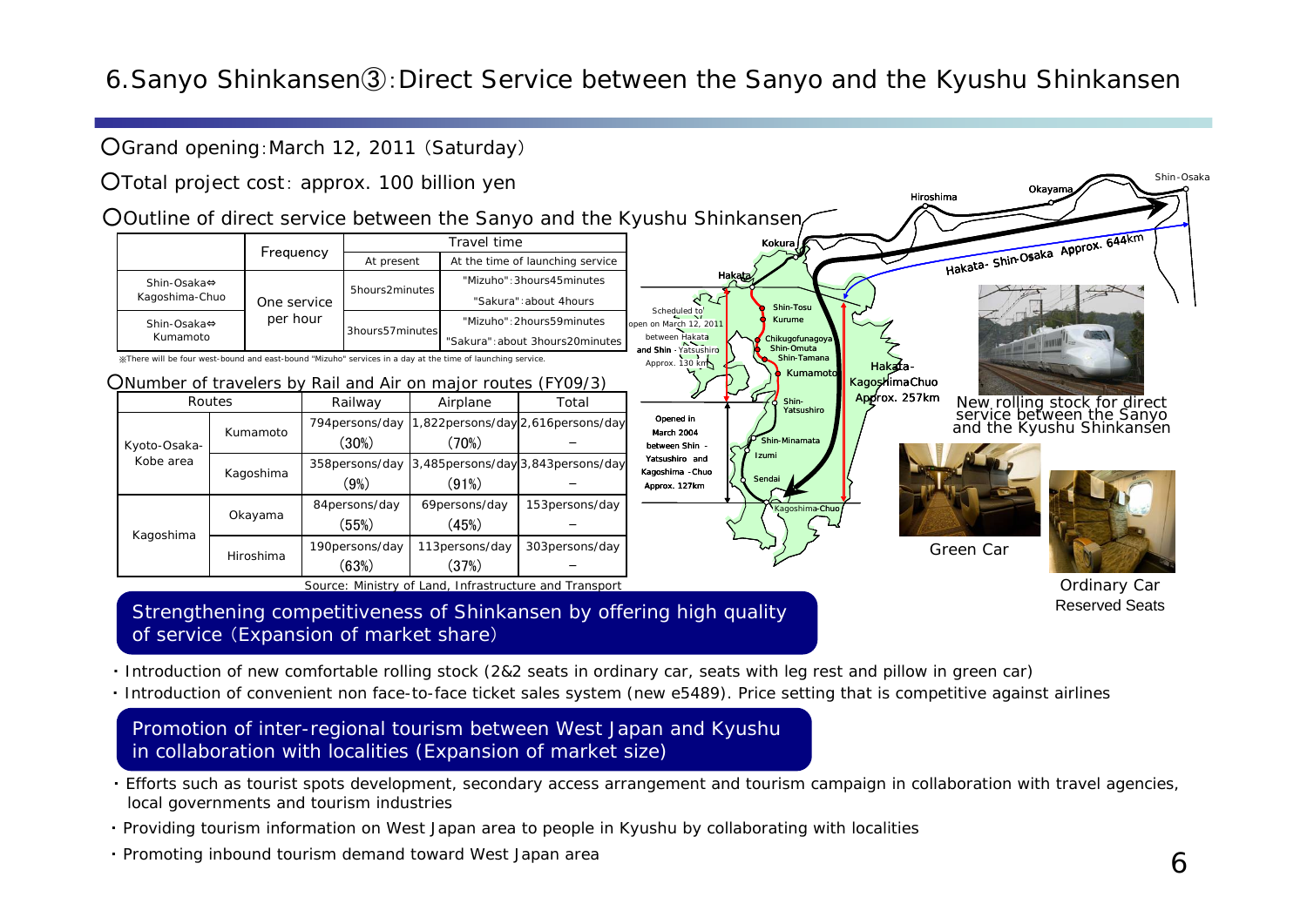### <sup>7</sup>.Kyoto-Osaka-Kobe Area (Kinki Area) Conventional Lines ①:Revenue Forecasts

(¥ billions)



7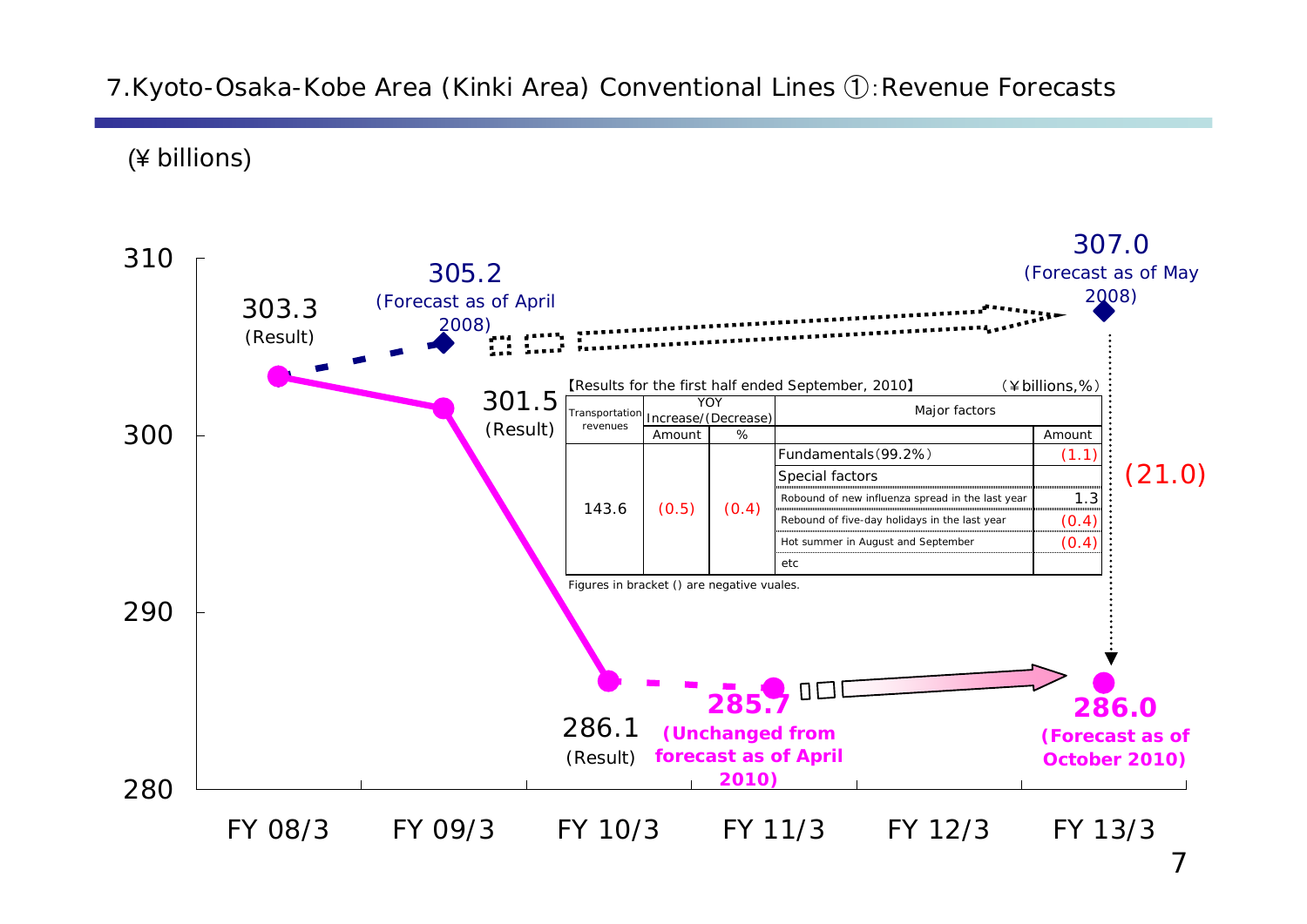### 8.Kyoto-Osaka-Kobe Area (Kinki Area) Conventional Lines ②: Initiatives Going Forward

Enhancement of the value of our railway belts based on "Coexistence with local communities"

Materializing the measures to improve railway station and town facilities in collaboration with local governments and other transport operators, aiming to make these areas convenient and attractive places to live corresponding to social and demographical change (Setting model lines such as "JR Kobe line" "Biwako line")

Provision of safe and reliable transport service and improvements in coping with operational disorders

○Initiatives to remove the cause of operational disorder

・Preventing passengers from falling on the track by introducing automatic platform gate at Kitashinchi station and a red line at the edge of the platform to alert passengers

・ Preventing accidents at rail crossings by developing hard crossing bars and installing blue-colored lights

○ Initiatives to improve customer service in the event of operational disorder

- ・Introduction of turn around route at Suita and Nada stations
- ・Improvement of system to provide information on train operations for passengers and station officers

#### Expansion of collaboration with other railways

・ Providing Kansai one-day pass in collaboration with Keihan Electric Railway and Nankai Electric Railway

・ Promotion of ICOCA partnership with other railways (Sales of ICOCA・ICOCA commuter pass at Keihan Electric Railway stations :Scheduled to start from 2011)



Omi-Shiotsu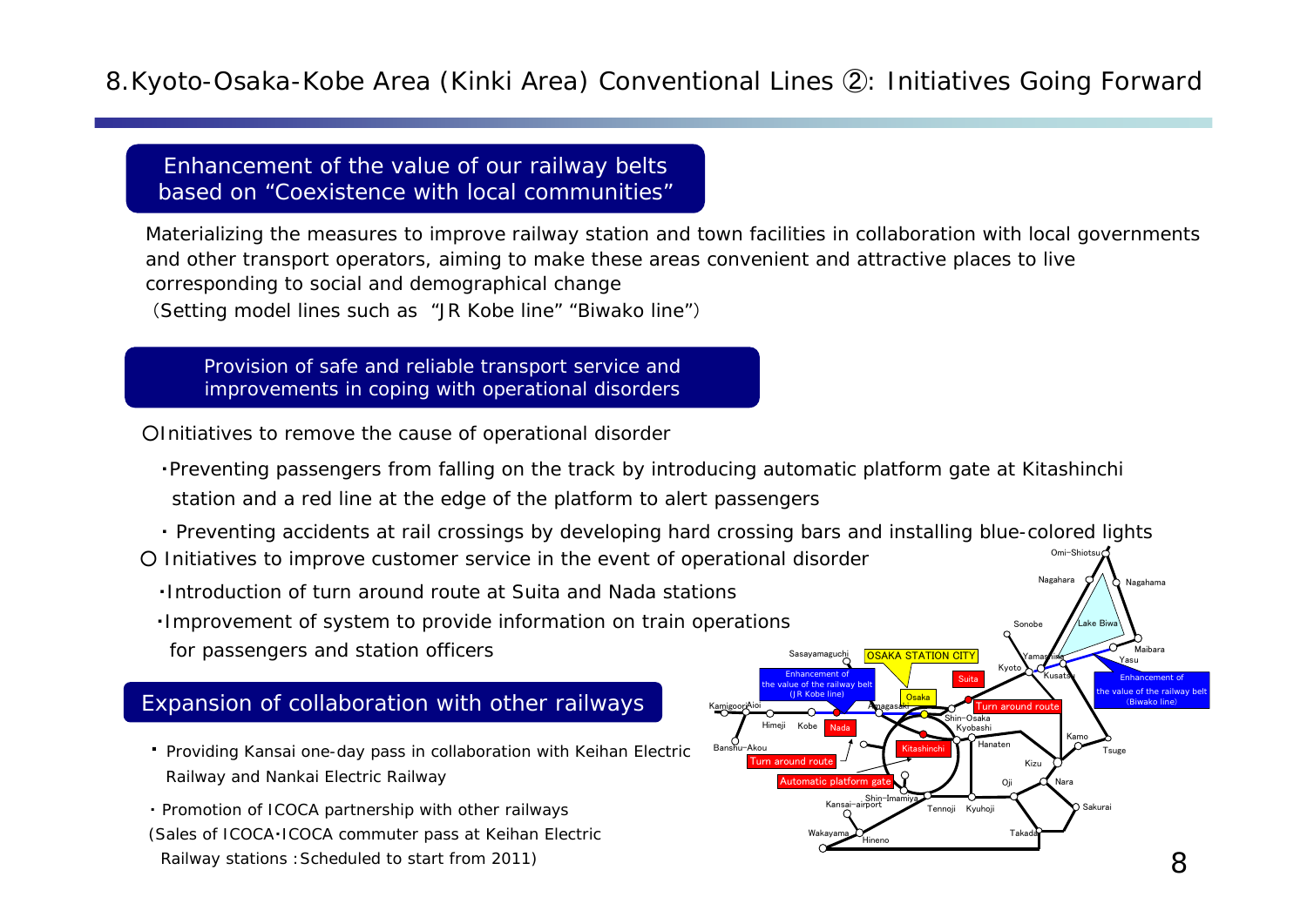# <sup>9</sup>.Forecast of Operating Expenses (Non-consolidated)

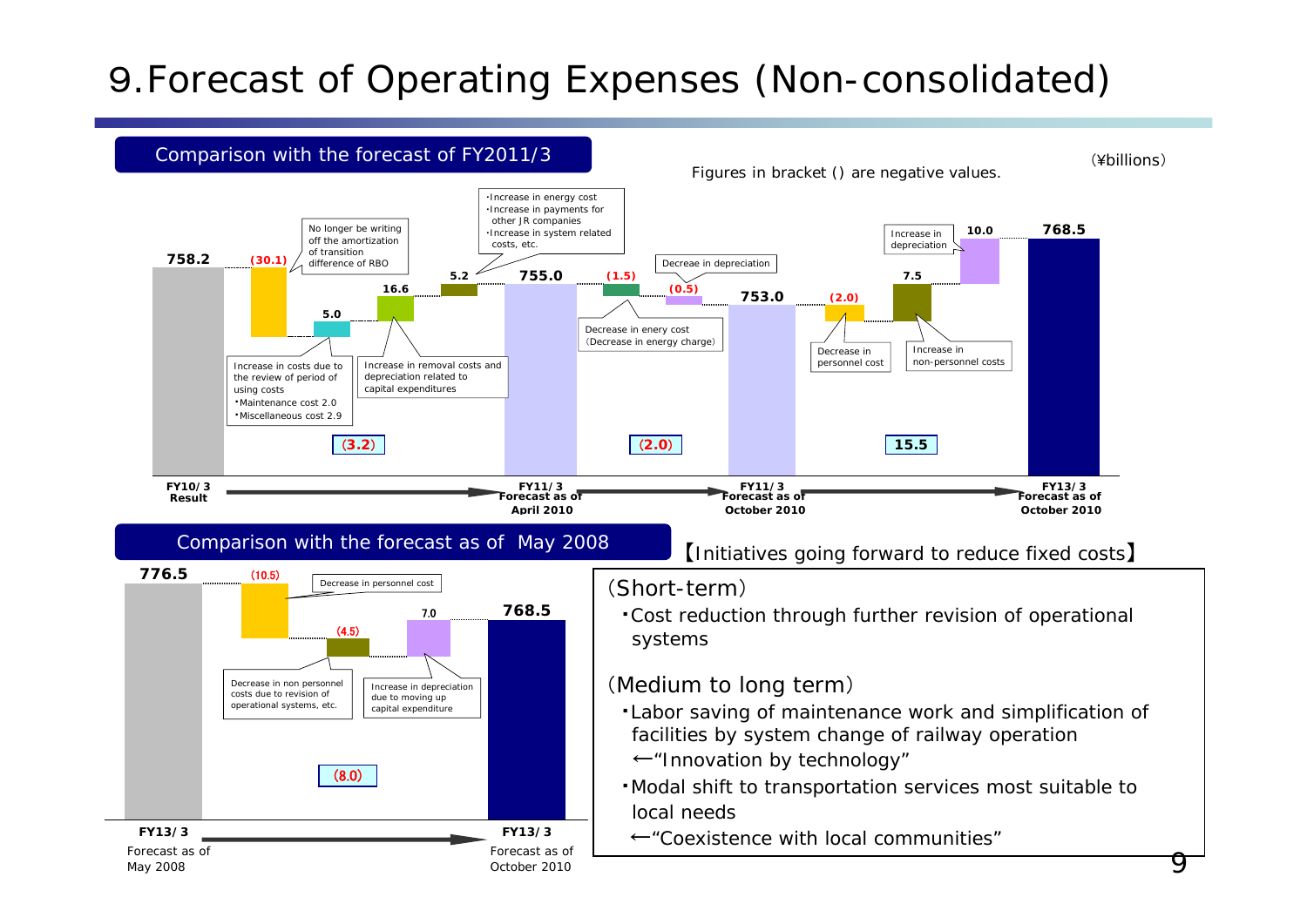# 10.Non-Transportation Business ①



Real Estate Business

### Sales of Goods and Food Services

○Efforts to prepare for opening "OSAKA STATION CITY" and to attract more people after opening

○Further efforts to make stations more convenient and attractive

・ Provision of more convenient services in and around stations

(Introduction of various services such as convenience stores, cafes, clinics and nurseries in station premises)

- ・Development of shopping center with shops that are attractive to customers
- ・Initiatives to develop condominiums along our railway
- ⇒"**Improving railway station and town facilities to make these areas convenient and attractive places to live"**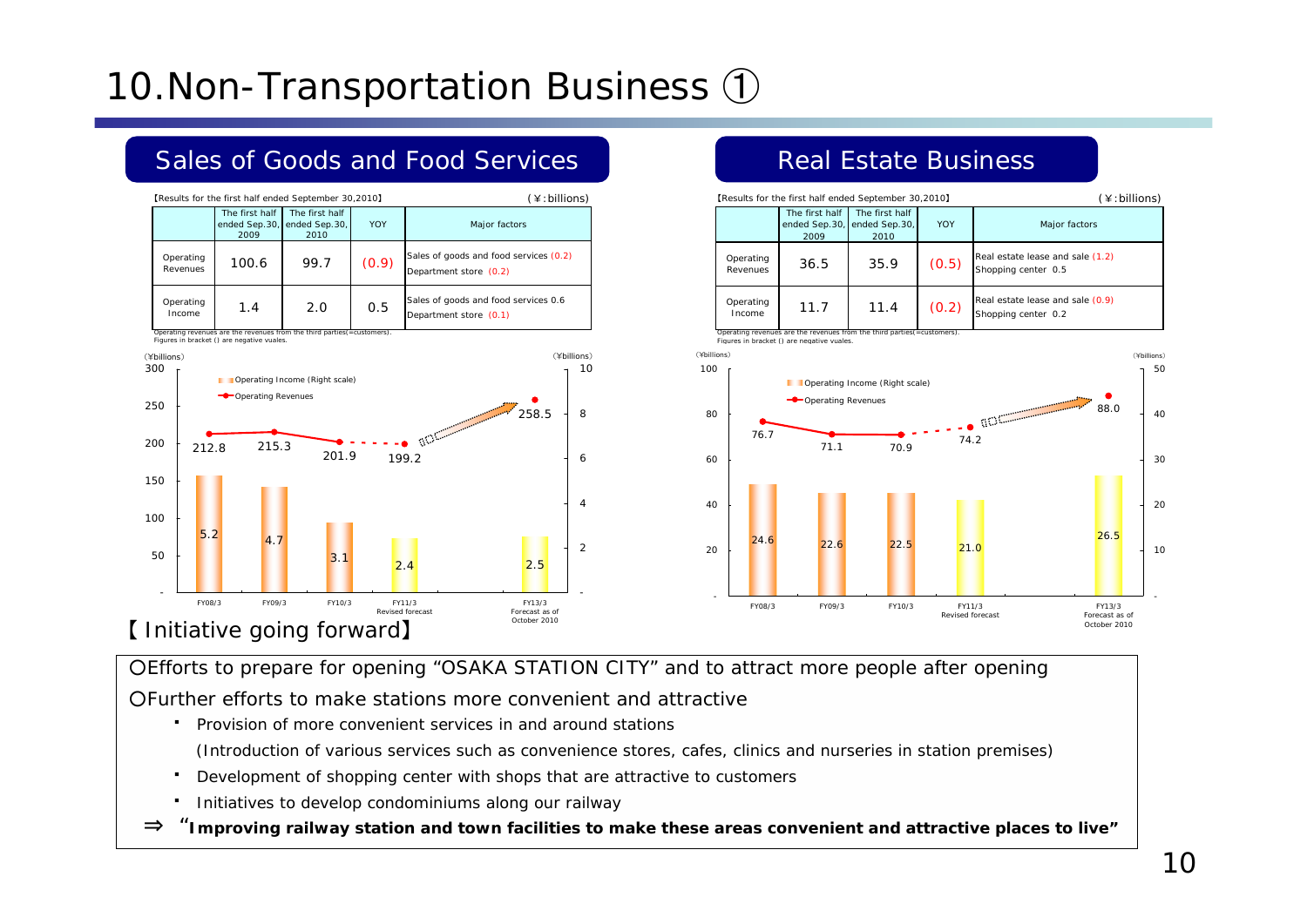# 11.Non-Transportation Business ②

### Other Businesses

| [Results for the first half ended September 30,2010] | (¥:billions)                                                              |                                         |            |                                                         |
|------------------------------------------------------|---------------------------------------------------------------------------|-----------------------------------------|------------|---------------------------------------------------------|
|                                                      | The first half<br>ended Sep.30,<br>2009                                   | The first half<br>ended Sep.30,<br>2010 | <b>YOY</b> | Major factors                                           |
| Operating<br>Revenues                                | 53.0                                                                      | 56.6                                    | 3.6        | Construction businesses 3.0<br>Nippon Travel Agency 0.4 |
| Operating<br>Income                                  | (1.4)                                                                     | 0.8                                     | 2.3        | Nippon Travel Agency 1.9                                |
|                                                      | Operating revenues are the revenues from the third parties (= customers). |                                         |            |                                                         |

Figures in bracket () are negative vuales.

#### 【Initiative going forward】

OHotels: Maximizing operating revenues by deepening

revenue management

○Travel agency:Internet sales, stimulating inbound tourism demand

### Plan for Development in and around Stations





6.7 6.7

FY08/3 FY09/3 FY10/3 FY11/3 Revised forecast

119.6

132.6

**D** Operating Income (Right scale) Operating Revenues

> Development of Nara Station(VIERRA NARA)

FY13/3 Forecast as of October 2010

-

4

8

12

16

20 $(\nexists$ billions)

129.0

 $7.8$  9.0

125.7

### (Major projects)

11.0

139.3

#### FY 2011/3

T Saa **College** 

-

2040

 $(\nexists$ billions)

| Development of Nara station zone (Opened in October 2010)<br>.Renewal of Himeji 10 ban-gai (Scheduled to open in March 2011)<br>·Renewal of Kanazawa hyaku ban-gai (Scheduled to open in March<br>$-2011$                                                                                                               |
|-------------------------------------------------------------------------------------------------------------------------------------------------------------------------------------------------------------------------------------------------------------------------------------------------------------------------|
| After FY 2012/3<br>. Development of shops at the main concourse in Shin-<br>Osaka station(Scheduled to open during FY2012/3)<br>. Viainn Shinsaibashi (Scheduled to open during FY 2012/3)<br>Development of shops in accordance with the<br>improvement of Shimonoseki station (Scheduled to open<br>during FY 2013/3) |
|                                                                                                                                                                                                                                                                                                                         |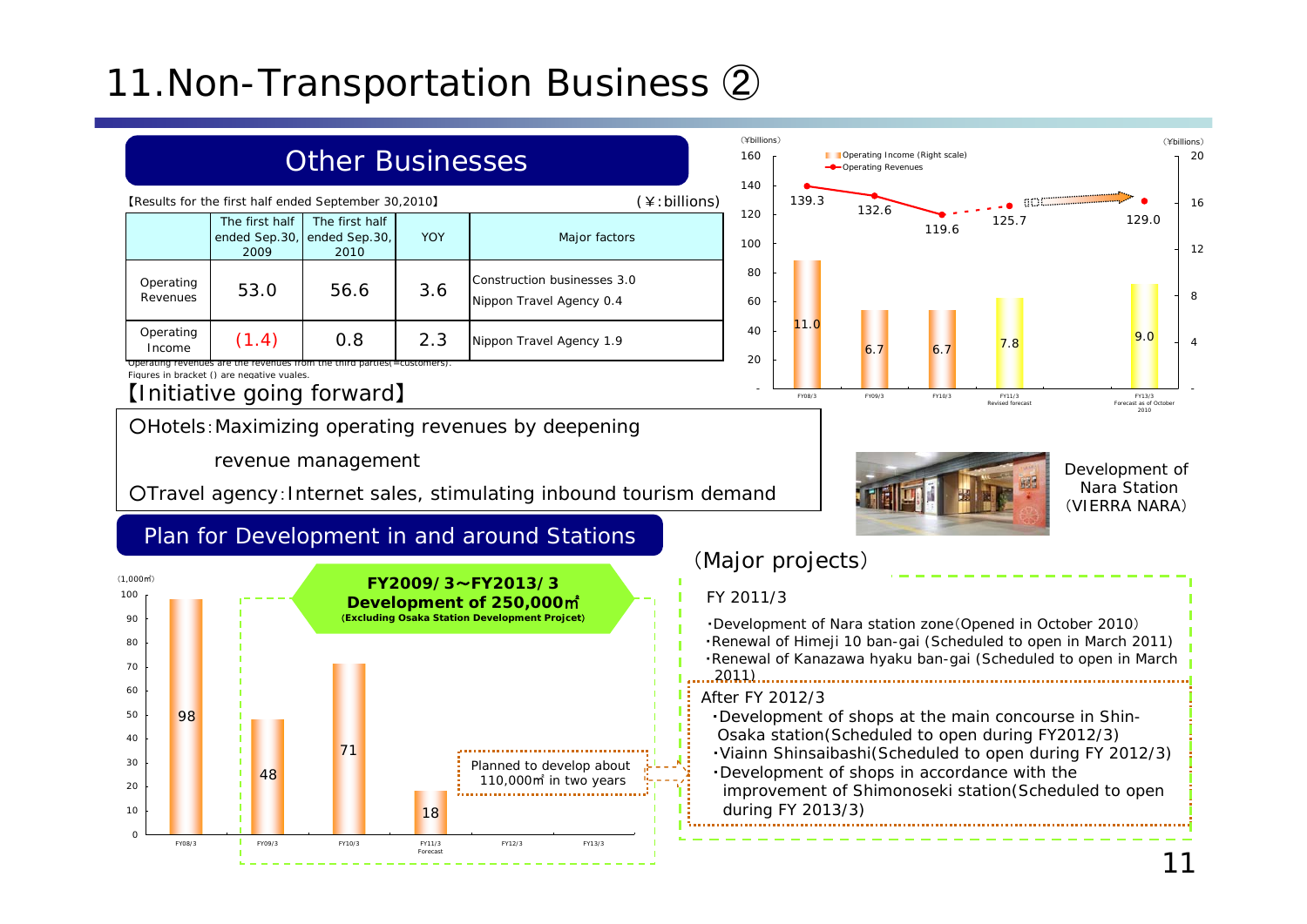# 12. Opening of the new "OSAKA STATION CITY"

### Outline of "OSAKA STATION CITY"

OGrand opening: South Gate Building (Expansion area); March 2011 SARA STATION CITY

○Total project cost: approx. 210 billion yen North Gate Building May;2011

○Area of development: approx. 245,000㎡

・A large dome over the platform

・Eight places to feel sense of four seasons at each point of station ・Environmentally-friendly facilities such as solar power generation, energy saving lights,utilizing rainwater ・Friendly barrier-free facilities

#### 【Initiatives to attract customers】

- Improving the attractiveness of Umeda area by cooperating with other companies
	- ・Collaboration with other companies in Umeda area
	- ・ Holding events and sending information by "Umeda Town Area Management Association"
- Close cooperation with railway business to improve accessibility to Osaka Station

・Operating special rapid service train by 12 cars on weekends

- ・Increase the number of direct services to Osaka station from other areas
- Building a network for walkers centering in Osaka station to provide convenient and easy-to-walk-around environment

Current progress of construction





New North Gate Building



Department store: "West Japan Railway Isetan"

Specialty store zone: Shopping Store " Lucua" Entertainment zone: Cinema Complex (12 screens, 2,500 seats) Service zone: Fitness club, Nursery, etc.

Others: Office zone, Large restaurant zone over the station, etc.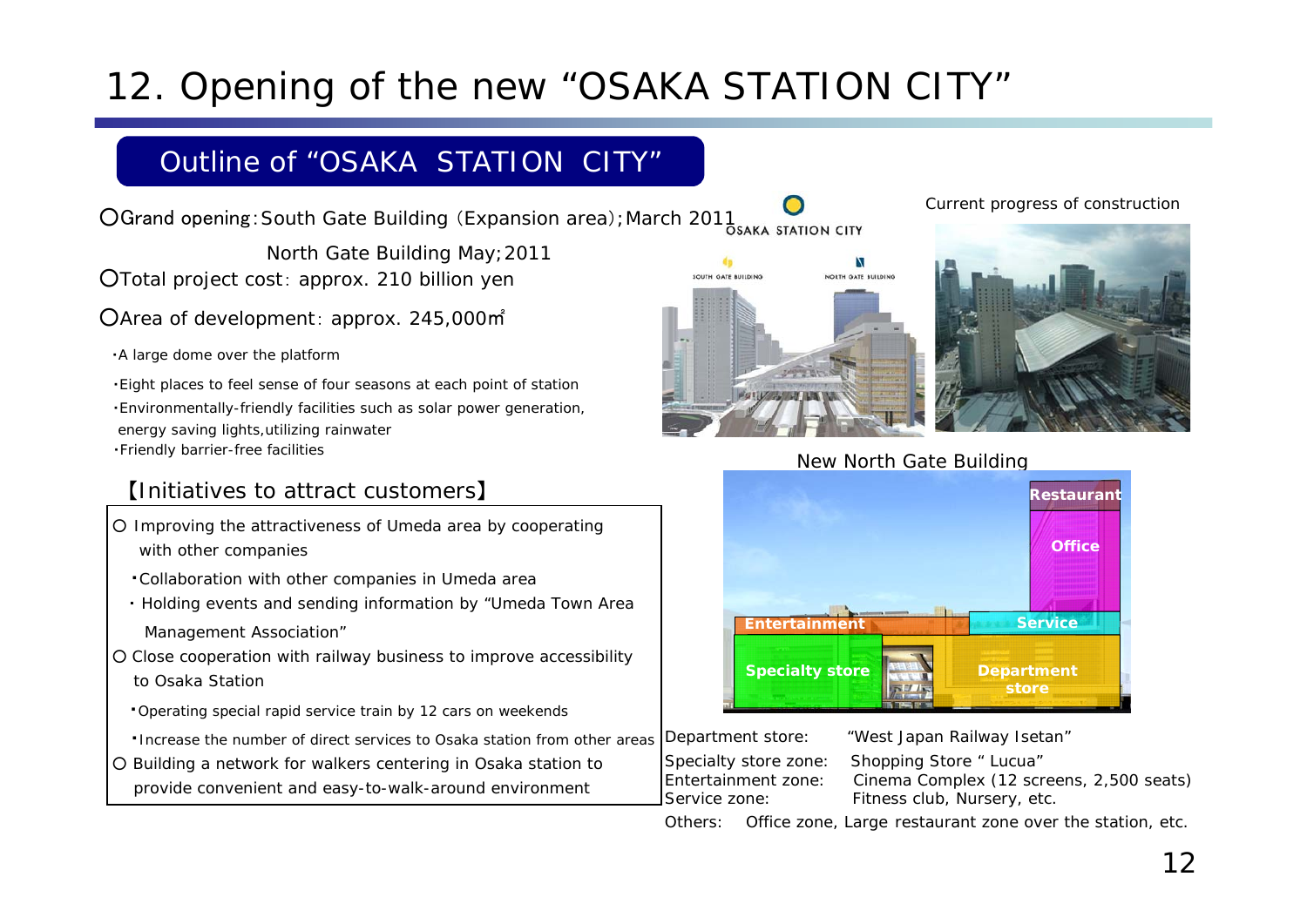# 13. Capital Expenditure Plan (Consolidated)

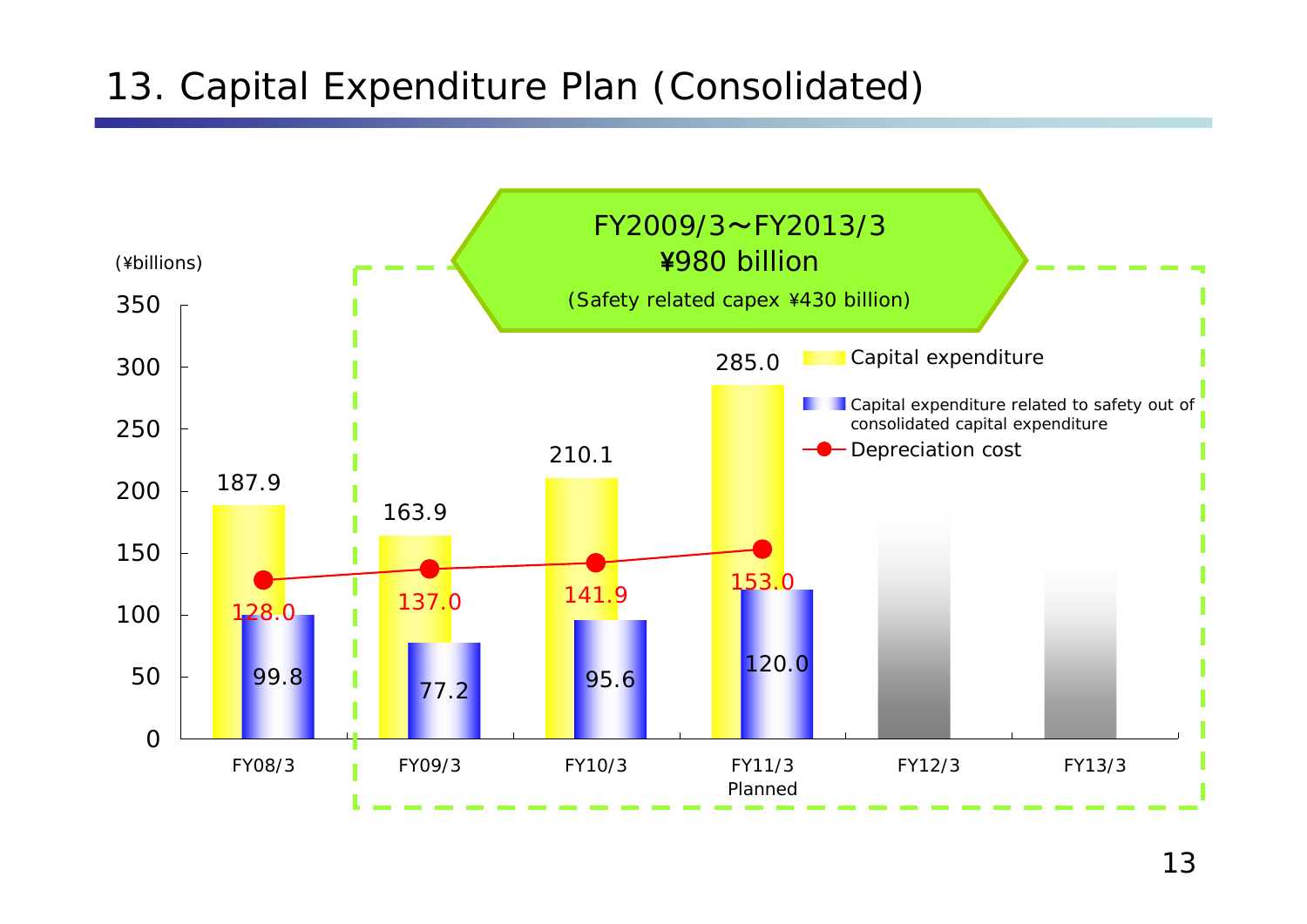# 14. Finance and Cash Flow Strategies



- ◆ The balance of long-term debt and payables as of the end of September 2010 was 1,088.9 billion yen and the shareholders' equity ratio was 26.3%.
- ◆ Free cash flow for this fiscal year is expected to fall into the negative greater than for the last fiscal year. The forecast for the balance of long-term debt and payables as of the end of March 2011 is expected to exceed 1,100 billion yen.
- ◆ The forecast of free cash flow after next fiscal year is expected to improve because of the lower level of capital expenditure and cash inflow from two major projects.
- ◆ The target to achieve 3% of DOE (dividend on equity) for the fiscal year ending March 2013 on condition that our projects will yield results remains unchanged. The dividend per share for this fiscal year has been increased to ¥8,000 per share.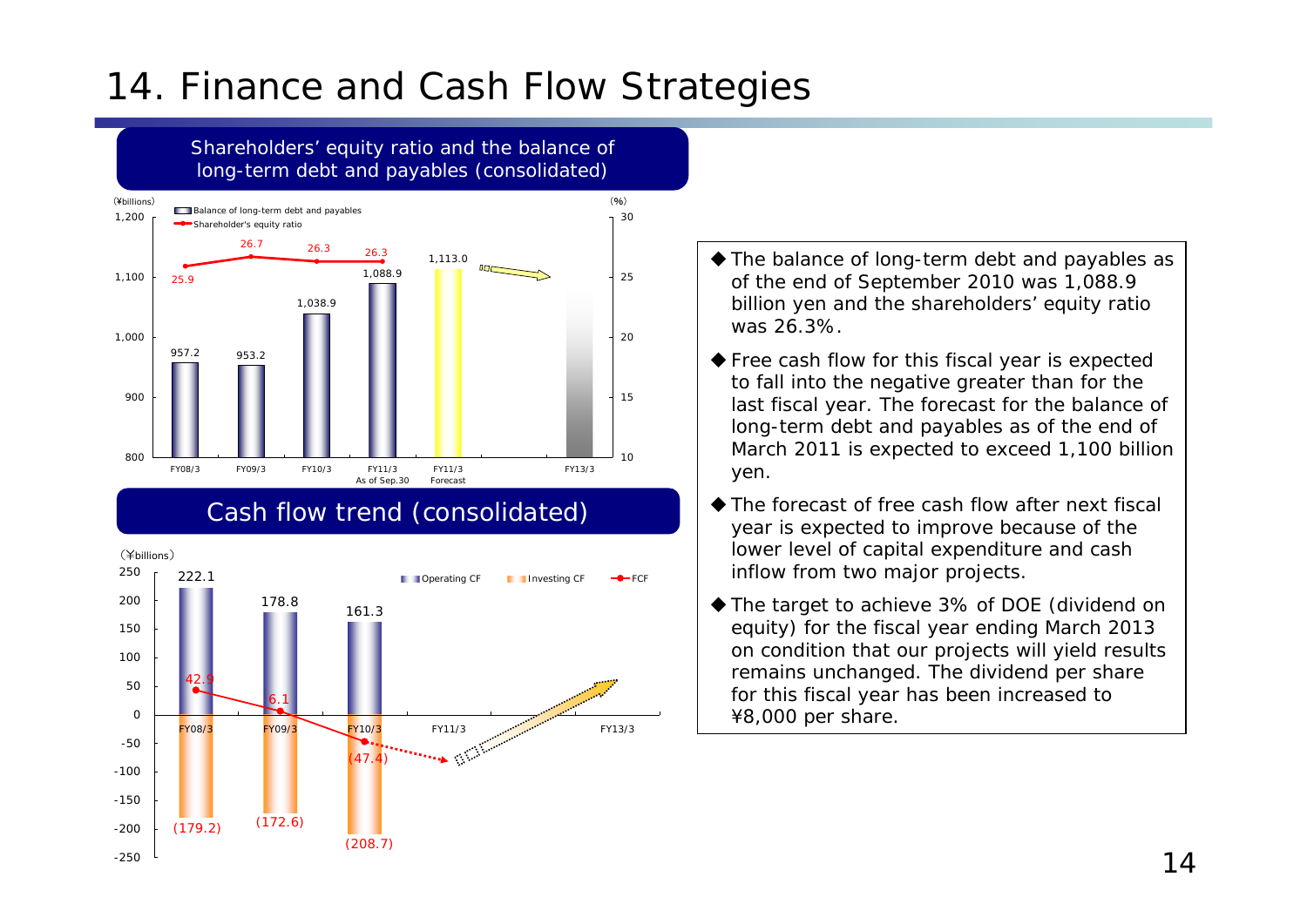|  | (¥ billions) |
|--|--------------|
|  |              |

|                                     | Year ended March | Year ended March | Year ending March 2011              |                                | Year ending March 2013     |                                |
|-------------------------------------|------------------|------------------|-------------------------------------|--------------------------------|----------------------------|--------------------------------|
|                                     | 2009<br>Α        | 2010<br>B        | Forecast as of<br><b>April 2010</b> | Forecast as of<br>October 2010 | Forecast as of<br>May 2008 | Forecast as of<br>October 2010 |
| <b>Operating Revenues</b>           | 1,275.3          | 1,190.1          | 1,193.0                             | 1,204.5                        | 1,430.0                    | 1,300.0                        |
| Transportation                      | 856.1            | 797.4            | 796.4                               | 805.4                          | 902.0                      | 824.5                          |
| Sales of goods and<br>food services | 215.3            | 201.9            | 198.1                               | 199.2                          | 286.5                      | 258.5                          |
| Real Estate                         | 71.1             | 70.9             | 73.6                                | 74.2                           | 91.0                       | 88.0                           |
| Other businesses                    | 132.6            | 119.6            | 124.9                               | 125.7                          | 150.5                      | 129.0                          |
| Operating Income                    | 122.5            | 76.5             | 78.0                                | 89.5                           | 183.0                      | 95.5                           |
| Transportation                      | 89.1             | 45.2             | 48.9                                | 59.8                           | 135.5                      | 59.0                           |
| Sales of goods and<br>food services | 4.7              | 3.1              | 2.1                                 | 2.4                            | 6.0                        | 2.5                            |
| <b>Real Estate</b>                  | 22.6             | 22.5             | 21.0                                | 21.0                           | 29.0                       | 26.5                           |
| Other businesses                    | 6.7              | 6.7              | 7.0                                 | 7.8                            | 13.5                       | 9.0                            |
| <b>Recurring Profit</b>             | 94.8             | 48.1             | 49.0                                | 60.5                           | 153.0                      | 68.0                           |
| Net Income                          | 54.5             | 24.8             | 28.0                                | 34.5                           | 85.0                       | 38.5                           |
| <b>Transportation Revenues</b>      | 773.7            | 720.0            | 717.0                               | 726.0                          | 823.5                      | 740.0                          |

※Operating revenues are the revenues from third parties (=customers).

※Operating incomes by each segment are before eliminating internal transactions.

※Transportation revenues mean the railway revenue of JR-West.